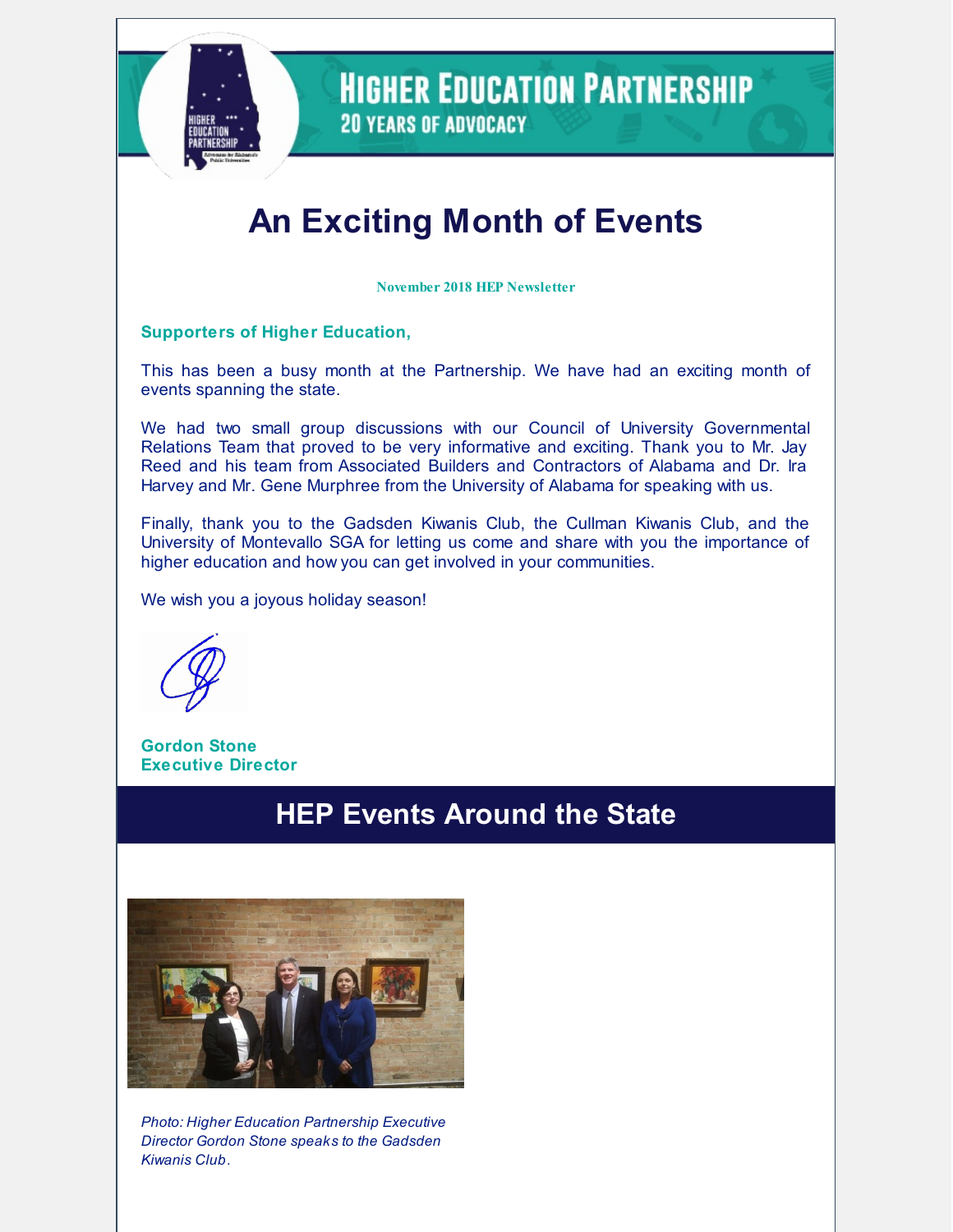

*Photo: Higher Education Partnership Executive Director Gordon Stone speaks to the Cullman Kiwanis Club.*



*Photo: The Higher Education Partnership met with the University of Montevallo SGA Executive Cabinet and Senate to discuss advocacy workshops.*

#### **Issue in Focus** *Funding University Education in Alabama*

#### **By Gordon Stone**

When leaders in the State of Alabama are asked about the future, many of the questions begin and end with two words: public education. What can Alabama citizens do to move the state forward with positive steps? The answers are never simple, but the solution always seems to revert to a fundamental issue. Will difference-making funding be available to help the public education programs? In 2019, the educational funding forecasts are strong and this will be one of the unique years that the state can make significant progress.

What will this good year of economic growth, which leads to the additional revenue for the Education Trust Fund, mean to the state's three levels of public education? From PreK -12 to the two year colleges and to the public universities, the state has many programs of importance. What is the determining factor for deciding where to invest the new revenue found in 2019?

Clearly, a positive revenue forecast will allow for the state's leaders to address funding opportunities that have received minimal support over the lean economic years. Funding should be available for books, fuel, deferred maintenance and other items that might otherwise have a lower priority. In addition, there is optimism that funding should also be available for new programs and ideas that are meaningful to growing the economy and continuing the positive revenue activity.

To secure positive economic growth, the state must consider investing in programs at the public universities. The universities readily assist job recruiters as Alabama competes for the nation's top level of employment opportunities. The natural resources of Alabama, the work ethic of the state's employees and the business friendly climate are all reasons why the leaders of industries in the knowledge-based economy should be looking to Alabama. However, one of the state's limiting factors is the need for more four-year graduates. If the State of Alabama will grow additional university educated, highly skilled and professionally trained workers then the possibility looms for the state to improve from its 48<sup>th</sup> in the nation ranking in per capita income. The states that have a higher per capita income are also the states that are shaping the economy of tomorrow.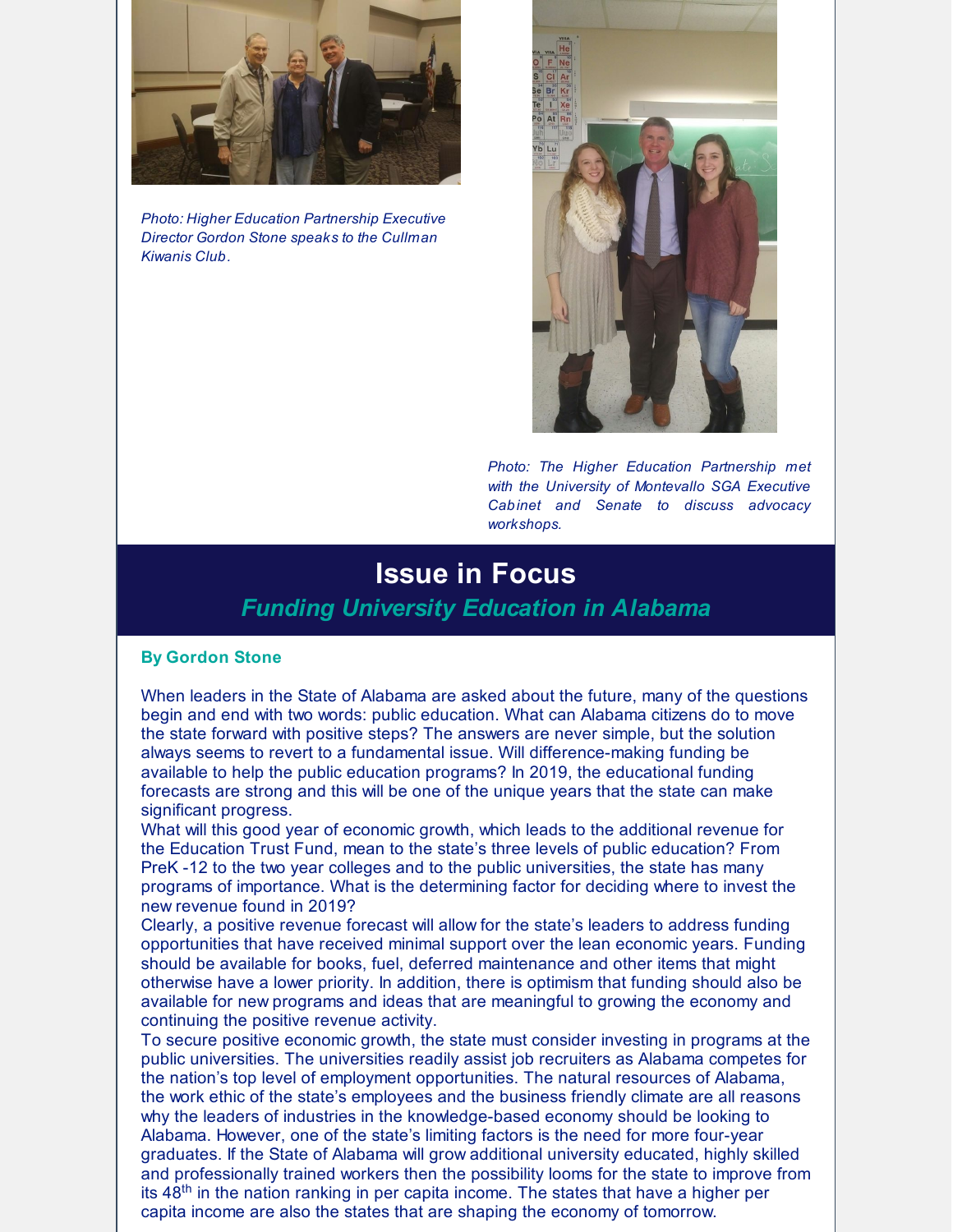By setting a goal to be the best location for the next generation of knowledge-based industries, Alabama can raise its level of educational expectation. With the goal of having more employees available that are qualified for the top jobs of tomorrow, the role of the four-year institutions is critical to success.

Alabama has 24.2 percent of its workforce with four-year degrees. To meet the national average, the state would need to have 30 percent of the workforce with a four-year degree. Gaining knowledge-based jobs will lead to growth in the economic activity which will lead to additional years of increased funding for all of public education. If Alabama places additional resources in the state's public universities, then the state will have the ability to change the pattern of educational progress. More emphasis on university education will help generate top-tier jobs and improve income and quality of life for all Alabamians.

## **News From Around University Campuses**

**[Athens](http://www.athens.edu/staff-senate-raises-money-for-breast-cancer-awareness/) State:** Staff Senate raises money for Breast Cancer Awareness

**[OANOW.com:](https://www.oanow.com/news/auburnuniversity/eagles-program-helps-students-spread-their-wings/article_efb2ccea-ea0d-11e8-b0b4-df667305accd.html)** EAGLES program helps students spread their wings

**[WSFA:](http://www.wsfa.com/2018/10/31/new-troy-university-camera-launched/)** WSFA 12 News launches new Troy University camera

**The [Chanticleer](https://thechanticleer.wordpress.com/2018/11/15/jsu-drama-receives-eight-nominations-for-roles-in-she-kills-monsters/)**: JSU Drama receives eight nominations for roles in campus play

**The [Crimson](https://cw.ua.edu/48772/news/global-entrepreneurship-week-teaches-students-how-to-pitch-ideas/) White[:](https://www.al.com/news/index.ssf/2018/09/alabama_university_lands_near.html)** Global Entrepreneurship Week teaches students how to pitch ideas

**[Bham](https://bhamnow.com/2018/11/27/5-ways-uab-sustainability-plans-to-transform-birmingham-and-alabama/) No[w:](https://www.montgomeryadvertiser.com/picture-gallery/news/politics/2018/10/03/walt-maddox-alabama-state-university-asu/1510718002/)** 5 ways UAB Sustainability plans to transform Birmingham and Alabama

**University of Alabama in [Huntsville:](https://www.uah.edu/news/campus/community-support-ensures-that-engineering-projects-benefit-more-than-just-uah-students)** Community support ensures that engineering projects benefit more than just UAH students

**University of [Montevallo](https://www.montevallo.edu/gear-up-grant/) News:** University of Montevallo awarded GEAR UP grant

**The [Flor-Ala](https://www.florala.net/life/it-s-on-us-campaign-promotes-sexual-assault-awareness/article_49a1ca2e-e07e-11e8-b17a-e3c79110118b.html)[:](https://www.montgomeryadvertiser.com/story/news/2018/10/10/alabama-appleseed-report-alabama-court-fines-fees-counter-public-safety-aims/1588291002/)** It's On Us campaign promotes sexual assault awareness

**[Alabama](http://altoday.com/archives/27619-u-s-treasury-approves-alabamas-multiyear-implementation-plan-for-gulf-coast-recovery) Today:** U.S. Treasury approves Alabama's multiyear implementation plan for Gulf Coast recovery

**[WTOK-ABC-11:](https://www.wtok.com/content/news/UWA-program-aims-at-solving-teacher-shortage-in-Alabamas-Black-Belt-region-499311321.html)**: UWA program aims to help solve rural teacher shortages

**[Montgomery](https://www.montgomeryadvertiser.com/story/news/2018/11/27/nichole-greens-startling-success-t-shirt-industry-one-direction/2018337002/) Advertiser:** ASU grad's shirt business fit her to a "T"

## **Calling All Cooks**

To celebrate the 10th anniversary of the Higher Education Partnership, a cookbook was published to celebrate the history and success of Alabama's public universities. We have copies of the cookbook still available, so we are making them available once again.